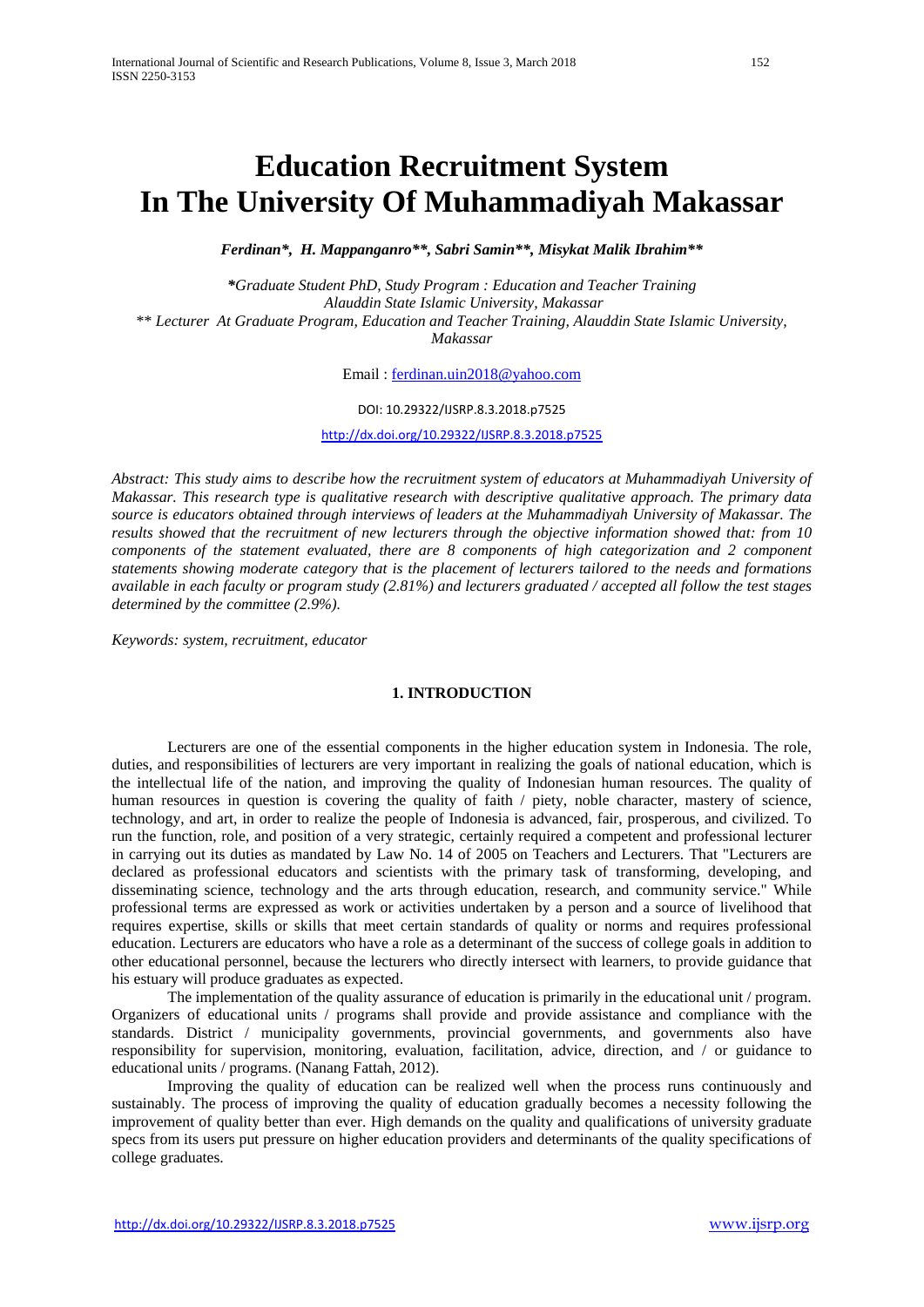In an effort to evaluate the program of implementation of quality assurance activities there are various aspects involved in it include: input aspects Antecedents), processes (transactions) and outcomes that can be well observed. In the input, the implementation of the program, some problems that can be identified are: (1) Lecturers, educational success is determined the recruitment process of educators. It is therefore necessary to see how the educational background of productive lecturers (academic qualifications), whether the educational background is in accordance with the field being taught, how the teaching experience and how the on-the-job training experience has been followed so that it can improve the teaching ability .

Recruitment is the search effort or withdrawal of labor for an organization / institution to fill vacancies available. This activity begins with the installation of an announcement of the need for labor, selected until the workforce is placed in a predetermined position. For both government and private organizations or educational institutions, when needed a large number of labor and little will do these activities. This activity aims to find a qualified workforce and is usually tailored to the educational qualifications or field of knowledge held (Simamora, 2004).

As a preliminary process in recruitment, what needs to be considered is the planning process. This plan aims to identify how much human resources will be received from the incoming applications, selected to final considerations (Berman, B. and Evans, J.R. 2010). When the process has been done, then the next stage is the organization will perform labor recruitment. For recruitment information to be known to job seekers, the next is to post announcements through the existing media. The media is either print media or electronic media or through others who know of any information about recruitment. It means that information on recruitment can be known by all prospective workers. Similarly, in educational organizations, in this case the institution of Higher Education. As an institution of higher education, universities are required to meet the availability of qualified lecturers who have been determined education and have the competence of the field of science in order to support the success of the institution now and in the future.

The success of higher education institution in carrying out its vision and mission is determined by the improvement of the work quality of higher education institution, and one of them is the existence of educative staff (lecturer) (guidance of development plan of university lecturer). As a lecturer is required to have knowledge and extensive insight and have expertise in their field so that the science provided can be perceived benefits by the community. In clause 6.1, IWA 2: 2007- ISO 9001: 2000, Head of Higher Education, is obliged to manage the human resources needed to implement the quality management system in order to be effective and efficient to achieve the stated objectives. Leadership of Higher Education is responsible for its management, because the lecturer has a very strategic role as the main support in improving the quality of education.

Ability to manage Human Resource Management for Higher Education, one of them is to prepare and provide lecturers as faculty with educational qualifications that have been determined and have the same science field. In addition to the educational qualifications that have been determined and the competence of the field of science, lecturers must act as a mentor, have a good ethics and as an educator who should exemplify the environment of higher education organizations and community environment. This is because the existence and the role of lecturers is an effort to deliver students / students into people who can practice science both in the community environment and workplace organization environment. But to get a lecturer who has the qualifications of education and competence in the field of science is not easy. In view of Law No.14 of 2005 on Teachers and Lecturers, lecturers must be educated at least graduates of master programs (S-2) who teach on diploma and undergraduate programs, as well as doctoral programs (S-3) teaching in master programs. Another problem that arises is if the needs of lecturers who teach adapted to the competence of the field of science, it is increasingly difficult for higher education institutions to meet it. Based on the problem then it is necessary to do research to know the recruitment system of educator at Muhammadiyah University of Makassar.

### **2. RESEARCH METHODS**

#### **A, Type of Research**

This research is a descriptive research using qualitative approach. Qualitative method is intended to obtain a relatively in-depth understanding and interpretation of the meaning of the existing phenomenon in the field. According to Bogdan and Taylor Qualitative research is as a research procedure that produces descriptive data in the form of written or oral words of people and behavior that can be observed. (Moleong, 2000).

#### **B. Location and Time of Study**

#### *Research sites*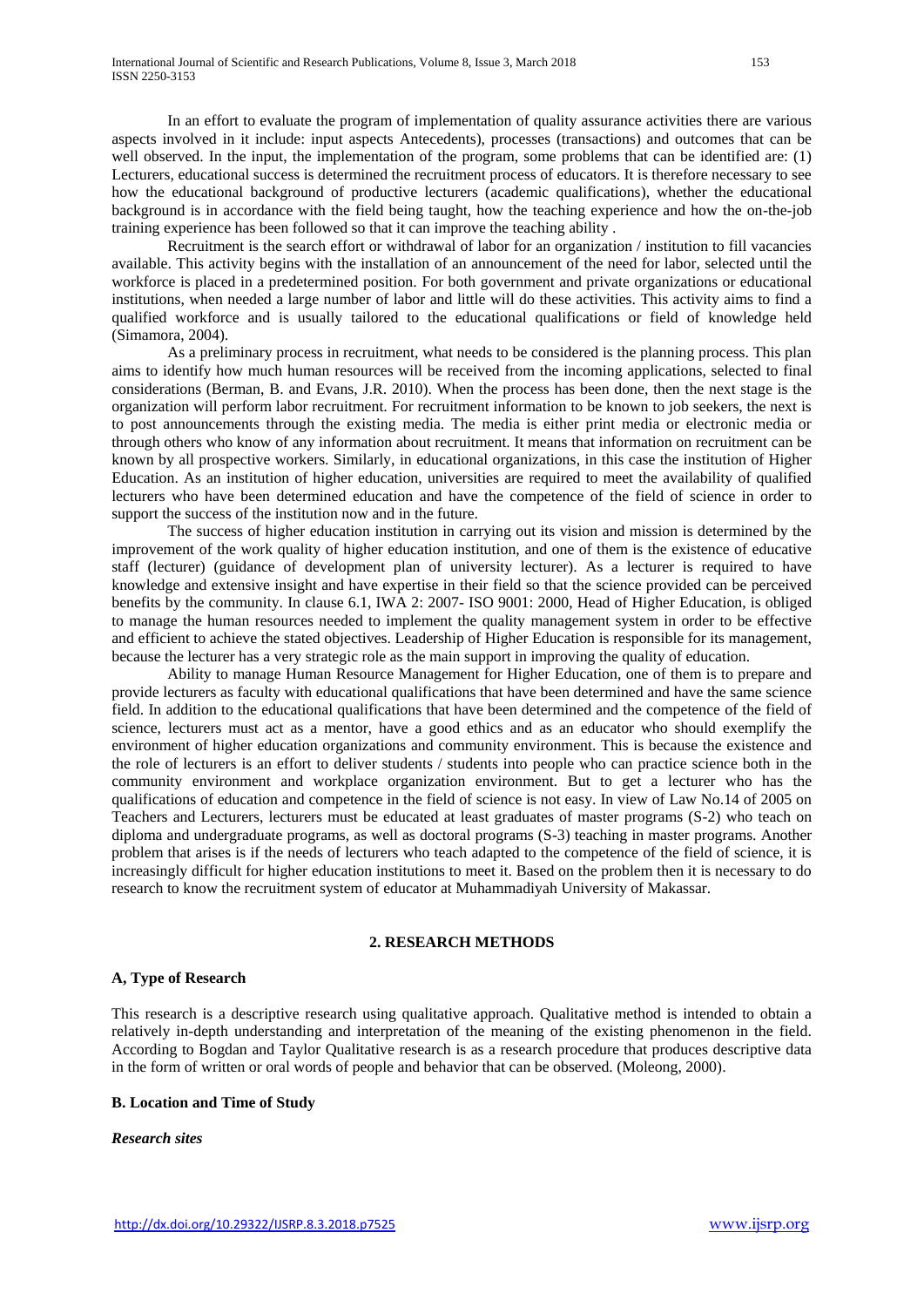The location of this research is Muhammadiyah University of Makassar located at Jalan Sultan Aiauddin No. 259 Makassar City.

### **C. Data Source**

Given this research is classified field research, then the required data not only comes from the field, but also required the written data (library research) to support data obtained from the field. Thus, the data sources from this study are:

*1. Primary data* is data obtained directly from information relating to the subject matter studied. Primary data source of this research comes from field data obtained through interviews of leaders, lecturers, and management of quality assurance. Through this data source, researchers searched for and searched real data in the field. The intended is the evaluation of the implementation of quality assurance program in Muhammadiyah University Makassar. In the implementation, the authors conduct direct interviews with the parties who are considered to be the compotent and know the problems being studied.

*2. Secondary data* is data supporting primary data. Secondary data sources are obtained through the review of documents, books, magazines, and other references deemed relevant. Through this source, the researcher searches and traces the materials that are related to the subject matter covered which includes the implementation of the recruitment of educators at Muhammadiyah University of Makassar, whether in the form of books, documents and other information from various written media covering the implementation of the guarantee quality at Muhammadiyah University Makassar.

#### **D. Data Collection Method**

This study uses open standard interview, which uses a set of standard questions, sequence questions, and how to present it to each informant. Standard open interviews were conducted with Informants Leadership of Universities, Study program, Chairman UPM University, and Head of Sub-directorate HR.

### **3. RESULT AND DISCUSSION**

#### **Recruitment of Teachers (Lecturers)**

Human resources of lecturers have a vital position in shaping the quality image of graduates as well as the quality of institutions in general. The position is reinforced by the fact that lecturers have authority in the academic process and are even higher than similar professions in educational institutions underneath. Development seems to be a real need for efforts to improve HR performance through a systematic process of development concepts, then productivity can be expected. Lecturers become important parameters in the institutional control process of universities. Thus, thinking about efforts to improve the quality of lecturers should be an obsession of college managers.

#### *Selection Process Of Lecturers*

Lecturers recruitment / selection system is the process of recruiting new lecturers to meet the balance of the ratio between lecturers and students. Recruitment of lecturers is done by recruitment team consisting of elements of leadership, head of study program and lecturer board.

The Human Resource (HR) recruitment system in Muhammadiyah University Makassar follows the hiring mechanism established under the Standard Operating System (SOP). To get qualified human resources to support Muhammadiyah University Makassar Vision, Mission and Purpose. Recruitment activities or appointment of new lecturers based on the Statute of Muhammadiyah University of Makassar:

Based on the urgency of the needs, financial, and prospects of the study program.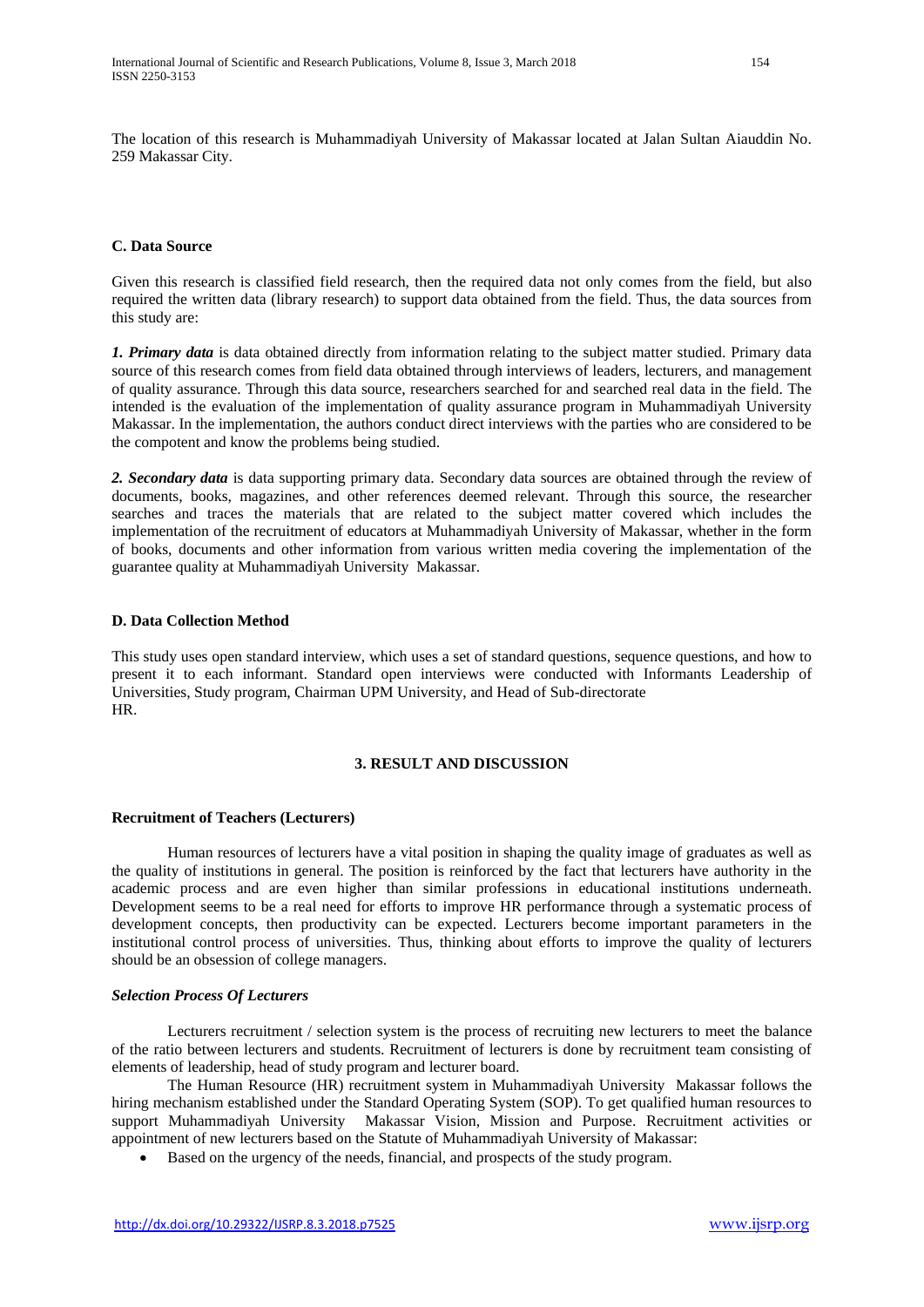- Procedures, mechanisms, and procedures for lecturer recruitment shall be stipulated by joint Rector and BPH decisions.
- Prospective lecturer who passed the selection is appointed as a lecturer of the contract of association and with certain consideration may be renewed his contract or stipulated as a permanent lecturer of the association.
- Professors or personnel with special / special skills who have been returned to duty / not bound by other agencies may be considered to be appointed as non-permanent lecturers (emeritus). (Statute of Muhammadiyah University of Makassar, 2016).

The acceptance of new lecturers is not only based on the Statute of Muhammadiyah University of Makassar but also the reference is the Academic Document of Muhammadiyah University of Makassar, which concerns Human Resources, namely:

Holding lecturers' acceptance gradually and openly based on the need by considering the highest quality, degree, academic, competence, Islamic value, and kemuhammadiyahan. (Academic Document University of Muhammadiyah Makassar, 2010).

The stages in determining the needs of lecturers, namely:

- Leaders (Rector, Vice Rector I, Director of SDK, Director of AKSL Head of Sub-directorate SDM) and HR staff hold a meeting to determine lecturers' needs.
- Lecturer's needs are determined based on the needs of the study program who need and are adjusted based on the required expertise specifications by designating efficiency and effectiveness.
- Head of Sub Directorate of Human Resources announces through the Website and Electronic Media and Print Media (newspaper) the acceptance of lecturers broadly will the needs of lecturers based on the required expertise specifications.
- Head of Human Resources and HR staff collect and accept applicants according to the required classification of the study program.

The acceptance of new lecturers in 2017 is technically regulated in the Employment Regulation No 124 of 1416 H / 1995 AD and Regulation of Personnel No. 124 Year 1427 H / 2007 M, (3) Employment Regulation No. 05 Year 1434 H / 2013 M. Selection of new lecturers based on the Decree of the Rector of Muhammadiyah University of Makassar number 140 Year 1438 H / 2017 M about the selection committee of acceptance of lecturer candidates of Muhammadiyah University Makassar. (Muhammadiyah University Rector's Decree Makassar, No. 140 Year 1438 H / 2017 M). Referring to the decisions, the committee appointed to make job descriptions and work mechanism of the implementation of new lecturers acceptance.

The stages of the process in selecting lecturers, namely:

- 1. Sub Directorate of Human Resources stipulates the selection of lecturer acceptance committee approved by the Rector.
- 2. Rector, Vice Rector I, Vice Rector II, and Sub Directorate of Human Resources conduct selection of lecturer applicant files.
- 3. Rector, Vice Rector I, Vice Rector II, and Head of Sub Division of Human Resources to select the completeness of the applicant lecturer in accordance with the requirements.
- 4. Lecturer receiving committee issued test card of lecturer acceptance selection that has fulfilled the requirements in accordance with the rules of Muhammadiyah University,Makassar.
- 5. The lecturer's committee prepares the official report of the acceptance of lecturers for the taking of test cards.
- 6. The lecturer's admissions committee shall determine the participants who pass the file to follow the acceptance of the lecturer who has been approved by the Rector.
- 7. The lecturer committee announces to pass the file or qualify through the website of Muhammadiyah University,Makassar [\(www.Muhammadiyah University .ac.id\)](http://www.unismuh.ac.id/).
- 8. The lecturer's committee prepares:
- 9. News of the event and absent of landfill.
	- a. News events and IT absences.
	- b. Event news and absent Microteaching.
	- c. News of the event and absent Interview.
	- d. Letter of assignment of TPA companion.
	- e. Letter of assignment of Microteaching testers.
	- f. Interviewer assignment Letter.
	- g. Taking the test card
- 10. The admissions committee invites applicants who have met the minimum standard requirements to follow the selection process on schedule determined via phone and SMS broadcast.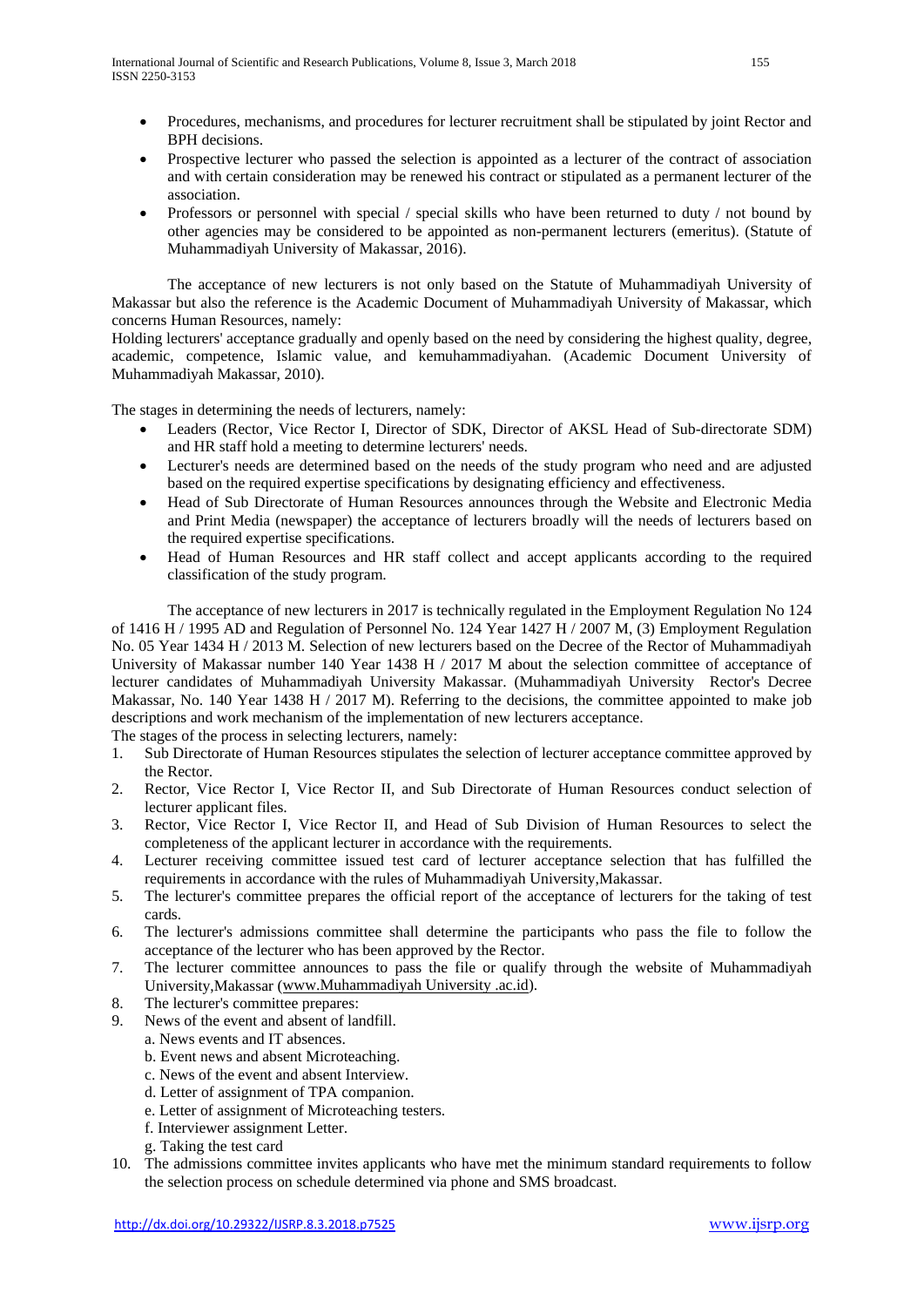- 11. The admissions committee prepares the administration of lecturer acceptance selection.
- 12. The acceptance of the lecturers makes a fair selection process, based on the required expertise criteria, the applicant's individual ability, the applicant's ethics and professionalism.
- 13. Other provisions of the selection process shall be stipulated by the Rector, Vice Rector I and Vice Rector II.
- 14. The result of the selection process of the applicant is determined on the highest value of the predefined criteria submitted to the Rector as the applicant candidate received.
- 15. The lecturer's admissions committee shall determine the participants who graduated or accepted as a lecturer of Company of Muhammadiyah University of Makassar which has been approved by the Rector, Vice Rector I and Vice Rector II.
- 16. The admissions committee announces the lecturers graduated or received through the website of Muhammadiyah University of Makassar (www.Muhammadiyah University .acid) and electronic media (newspaper). (Manual Selection System Procedure Admission Lecturer Company Human Resources (HR) Muhammadiyah University Makassar, 2016).

The minimum requirements of applicant lecturers who need to be met, namely :

- 1. Indonesian citizen (WNI)
- 2. Moslems
- 3. Have knowledge and ability of Al Islam and muhammadiyah.
- 4. Aged:
	- a. Maximum 35 (Thirty Five) Years on 01 June 2016 for applicants with S2 and S2 Education qualifications
	- b. Maximum 50 (Fifty) Years on 01 June 2016 for applicants with S3 Education qualification
- 5. Healthy Physical, Spiritual and Drug Free.
- 6. Not located as a permanent lecturer at other universities
- 7. For Civil Servants / other permanent employees, obtain permission from their respective Institutions.

Other provisions stipulated by the Rector and Vice Rector I. (Manual Selection System Procedure Admission Lecturer Company Human Resources (HR) Muhammadiyah University Makassar, Year 2016,)

After the lecturer's admission schedule is closed / closed, the next step is to select the file for new lecturer candidates as a requirement of the completion of the file and ready to follow the next selection that has been determined by the selection team. Based on the objective data of the Muhammadiyah University Statute of Makassar, academic documents, and personnel regulation of Muhammadiyah University Makassar on the acceptance of new lecturers, it can be described the stages of the acceptance of new lecturers based on the results of the following interviews.

Identification of new lecturer candidates using the selection stages as revealed by Head of Human Resources Sub Unit of Muhammadiyah University Makassar, that:

Administrative requirements are the first step for file selection for new lecturer candidates conducted by a selection team at the University level. Education qualification is the main requirement in the recruitment of lecturers. Lecturer qualifications required Minimum education S2. Prospective lecturer

Who pass the next file will take the competency test in several stages, namely:

- 1) Written test covering general knowledge and insight of Al Islam muhammadiyah,
- 2) IT Capability Test,
- 3) Micro Teaching Practice,
- 4) Interview by Chairman of BPH, WR I, II, III and IV

The ability to read the Qur'an. (H. Rusdi, Head of Muhammadiyah University Human Resource Makassar, Interview, on Monday, March 8, 2017).

The new faculty acceptance system implies the existence of policies and guidelines so that the stages of implementation are done in a structured and directed which is a prerequisite that has been determined, for example: 1) administrative requirements related to lecturer qualification required Minimum education S2, 2) general knowledge and insight of Al Islam Muhammadiyah, 3) IT Ability Test, 4) Micro Teaching practice, 5) Interview by Head of BPH, WR I, II, III and IV, 6) Ability to read Al Qur'an.

In addition to the selection committee of recipients of candidates of lecturers of company formed, then formed next is the selection test team of reading al-quran, the team of reader selection of recitations of the Qur'an, TPA examination supervisors, technology information tester team, microteching penguins team, and interview selection team. (Document Manual Procedure of Lecturers Receipt System Company Human Resources, Muhammadiyah University Makassar, 2017.)

The number of new lecturer applicants in 2017 who pass the file to follow the tests that have been determined by the selection team, namely: 438 people (Document Minutes of Acceptance of candidate lecturers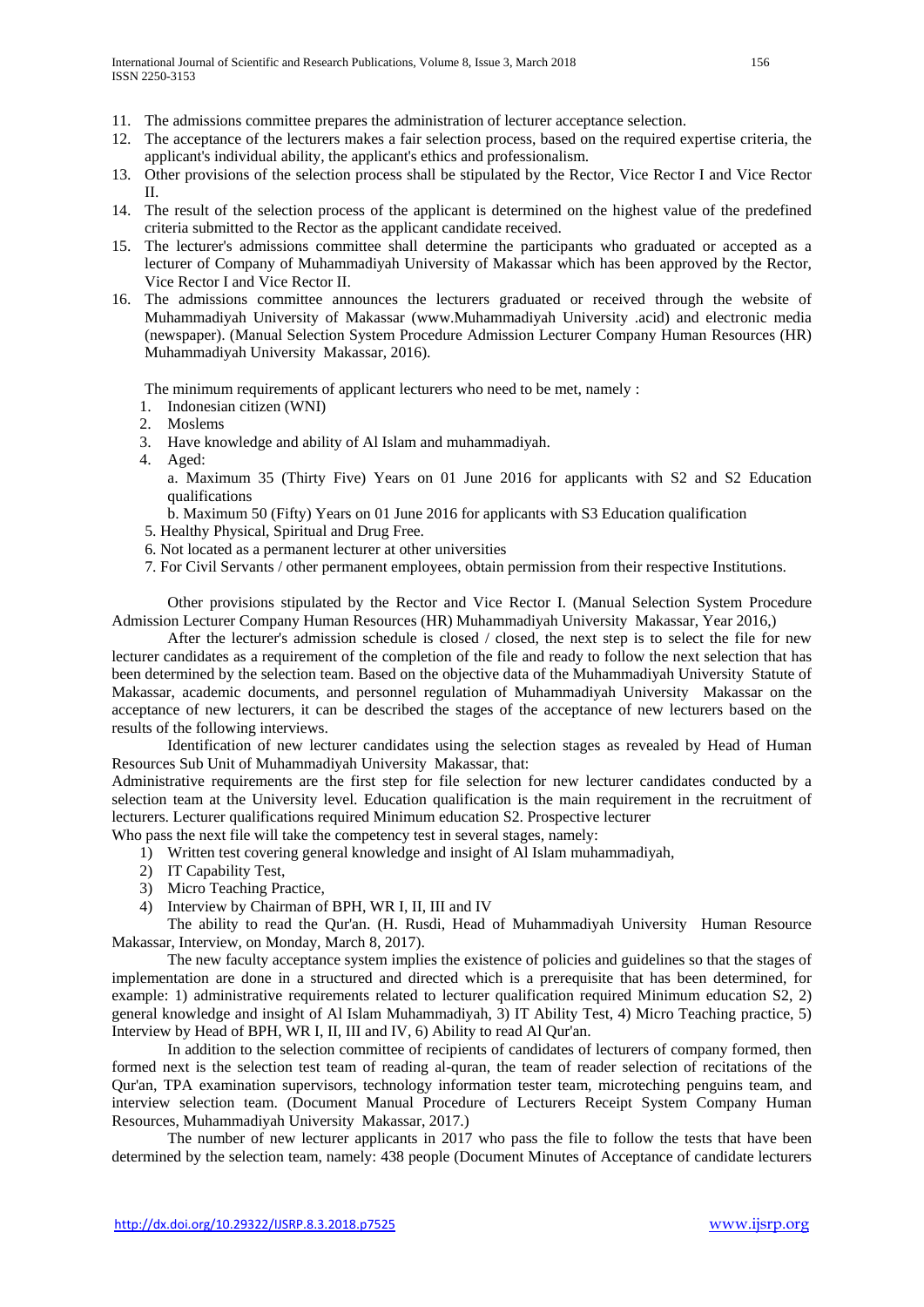unity cooperation Muhammadiyah University Makassar, August 16, 2017) and then follow the test stages that have been prepared by the selection team .

The lattice of interview material of new lecturer candidates are:

- 1. National Awareness and Commitment to Company Muhammadiyah, and especially Muhammadiyah University of Makassar (By Chairman of BPH)
- 2. Scientific and Higher Education (by the Rector)
- 3. Academic Ability / Thridarma Fields of Higher Education (by Vice Rector 1)
- 4. Field of Resources and Finance (by Vice Rector II)
- 5. Insights on the development of student affairs (by the Vice Rector III)
- 6. Insights / Understanding Al-Islam and Kemuhammadiyahan. (H. Rusdi, Head of Muhammadiyah University Human Resource Makassar, Interview, on Monday, March 8, 2017)

After the stages of the test followed by the prospective lecturers then the next step is to wait for the results of the announcement of the University based on the results of the selection of stages-resistant tests that have been followed by prospective new lecturers. Lecturers who passed the selection are required to sign a work statement containing the ability to comply with the rules of Muhammadiyah University of Makassar.

The acceptance of new lecturers is based on the needs and regulations at the Muhammadiyah University of Makassar. The following excerpts of interviews with Vice Rector I Muhammadiyah University Makassar:

The system of recruitment and selection of lecturers is tailored to the needs of Muhammadiyah University of Makassar, and embraces transparency and accountability through the website www.Muhammadiyah University.ac.id, print media, and social media. Recruitment is done based on need, which is related to the programs that are and will be implemented and the projection of the number of students in the next few years. (Rahim Nanda, Vice Rector 1, Muhammadiyah University Makassar, Interview, on Monday, March 20, 2017).

After the determination of the new lecturer graduation is the most important thing done by the university is the placement of lecturers according to the qualifications of science owned and based on the needs of the faculty / study program. As expressed by Vice Rector I Muhammadiyah University Makassar that:

Placement of lecturers tailored to the needs and formations available in each faculty or study program. Placement is the assignment of a lecturer on a new job. Considerations that can be used as the basis of placement is the readiness of lecturers both in terms of adaptability and readiness in terms of new jobs to be occupied. In addition, the readiness of the units that will receive lecturers tailored to the needs. Proper placement is a way to optimize skills, skills to work performance. This is part of the lecturer development process (employer development). Thus, in its implementation pay attention to the principle of efficiency (suitability between the skill required with the lecturer). (Rahim Nanda, Interview, 2017).

The acceptance of new lecturers in addition to observing the stages mentioned above, also carried out by considering the needs of each course and the ratio of students. The number of candidates who passed the lecturer after following the stages of selection above, which is 140 people. (Rector's Decree No. 1009 / II.3.AU / 2017 About Announcement of Lecturer Selection Result Company Muhammadiyah University Makassar Year 2017).

## *Observation Of Recruitment Of Teachers (New Lecturers)*

Based on the criteria and technical acceptance of lecturers whose data sources are through documents and interviews from the informants, then the observation instrument is also prepared with checklists to facilitate the retrieval of data. The choice of reply checklist using scale four that is:  $1 = Not$  satisfied (TP),  $2 =$ Dissatisfied (KP),  $3 =$  Satisfied (P), and  $4 =$  Very Satisfied (SP).

The result of evaluation from 32 Head of Study Program related to recruitment of educator (lecturer) is observed by using observation instrument. The results of observation answers can be seen in the table scores as follows:

| Table 1. Tabulation Score Observation Results Recruitment of Educators |  |  |  |  |  |  |  |  |
|------------------------------------------------------------------------|--|--|--|--|--|--|--|--|
| (New Lecturer Candidate)                                               |  |  |  |  |  |  |  |  |

| N <sub>0</sub> | <b>Objective Standards</b> |  | Rating |    | amount<br>Respondents | Number<br>Value | Average<br>Value | Category |
|----------------|----------------------------|--|--------|----|-----------------------|-----------------|------------------|----------|
|                |                            |  |        |    |                       |                 |                  |          |
|                | Acceptance of new          |  |        | 22 | 32                    | 113             | 3.53             | m        |
|                | lecturers candidates is    |  |        |    |                       |                 |                  |          |
|                | published publicly         |  |        |    |                       |                 |                  |          |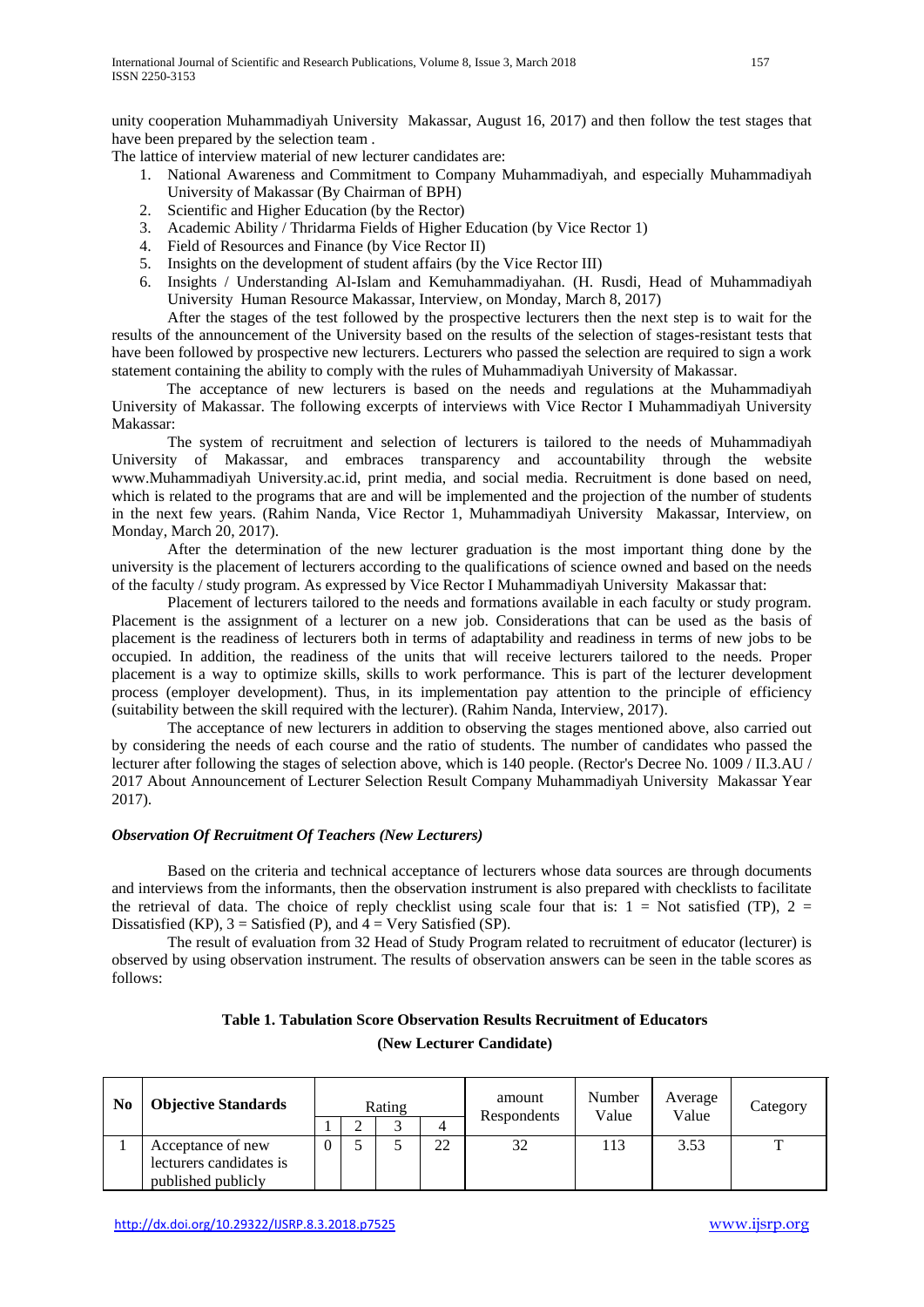|                | through internet print<br>media, and social media                                                                                                             |                  |                  |        |     |    |      |      |             |
|----------------|---------------------------------------------------------------------------------------------------------------------------------------------------------------|------------------|------------------|--------|-----|----|------|------|-------------|
| $\overline{2}$ | Lecturers' acceptance is<br>done transparently and<br>accountably                                                                                             | $\overline{0}$   | 6                | 10     | 16  | 32 | 106  | 3.31 | T           |
| $\overline{3}$ | Placement of lecturers<br>tailored to the needs and<br>formations available in<br>each faculty or study<br>program                                            | $\overline{2}$   | $\overline{7}$   | 18     | 5   | 32 | 90   | 2.81 | M           |
| $\overline{4}$ | Lecturers who are<br>graduated / accepted<br>qualify as a benchmark                                                                                           | 3                | 9                | 8      | 12  | 32 | 93   | 2.9  | M           |
| 5              | Requirements for<br>graduation of<br>prospective lecturers<br>follow written test<br>covering general<br>knowledge and insight<br>of Al Islam<br>Muhammadiyah | $\boldsymbol{0}$ | $\mathbf{0}$     | 5      | 27  | 32 | 123  | 3.84 | T           |
| 6              | Requirements of<br>graduation of<br>prospective lecturers<br>follow IT skills test                                                                            | $\overline{0}$   | 6                | 17     | 9   | 32 | 99   | 3.09 | T           |
| $\overline{7}$ | Requirement of<br>graduation of lecturer<br>candidates follow Micro<br><b>Teaching Practice</b>                                                               | $\Omega$         | $\overline{3}$   | 8      | 21  | 32 | 114  | 3.56 | T           |
| 8              | Requirements of<br>graduation of<br>prospective lecturer<br>through interview by<br>Chairman of BPH, WR<br>I, WR II, WR III and<br>WR IV                      | $\Omega$         | $\boldsymbol{0}$ | 16     | 16  | 32 | 112  | 3.5  | T           |
| 9              | Terms of graduation of<br>prospective lecturers<br>based on the ability to<br>read the Qur'an                                                                 | $\overline{0}$   | $\boldsymbol{0}$ | 14     | 18  | 32 | 114  | 3.56 | T           |
| 10             | Graduation of<br>prospective lecturers<br>based on the highest<br>scoring achievement<br>(rank order score)                                                   | $\overline{0}$   | $\mathbf{0}$     | $\tau$ | 26  | 32 | 125  | 3.9  | T           |
|                | amount                                                                                                                                                        | 6                | 36               | 108    | 172 |    | 1089 | 3.4  | $\mathbf T$ |

Description T = Height (3.01-4),  $M =$  Moderate (2.01-3), and R = Low (1-2)

The result of data analysis of observation instrument from the above table about recruitment of new lecturers receipt shows with high categorized achievement or is on average 3.4% from 32 respondent's answer with objective standard to be achieved . However, from the 10 components of the statement relating to the recruitment of new lecturers there are 2 statements showing moderate category of lecturer placement tailored to the needs and formations available in each faculty or study program (2.81%) and Lecturers graduated / accepted qualify as the benchmark (2.9%).

## **4. CONCLUSION**